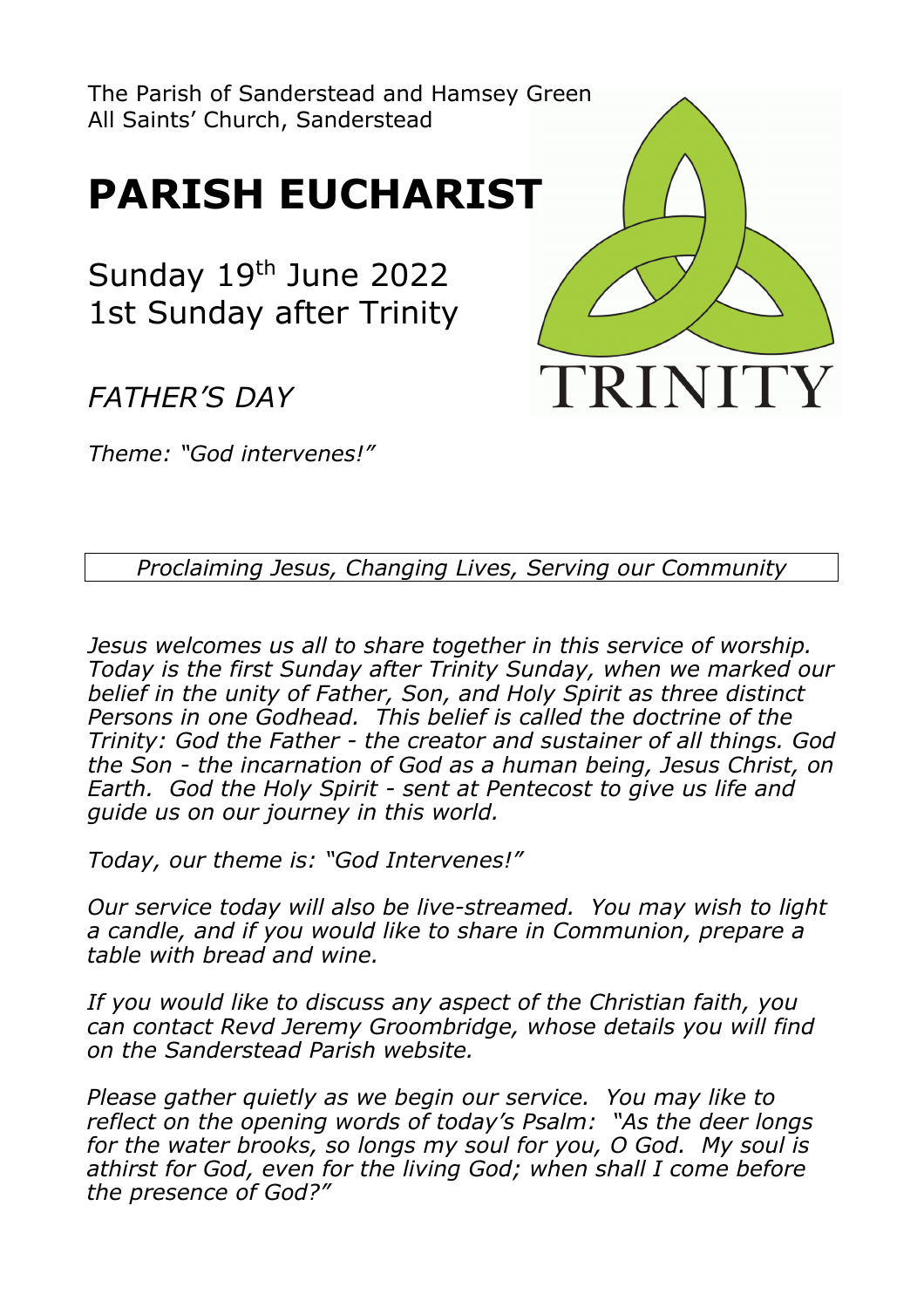#### **HOLY, HOLY, HOLY! LORD GOD ALMIGHTY!**

Early in the morning our song shall rise to thee. Holy, holy, holy! Merciful and mighty, God in three Persons, blessed Trinity!

Holy, holy, holy! Though the darkness hide thee, Though the eye of sinful man thy glory may not see, Only thou art holy; there is none beside thee, perfect in power, in love, and purity.

Holy, holy, holy! Lord God Almighty! All thy works shall praise thy name in earth and sky and sea. Holy, holy, holy! Merciful and mighty! God in three Persons, blessed Trinity!

Reginald Heber (1783-1826) alt.

In the name of the Father, and of the Son, and of the Holy Spirit. **Amen.**

Grace, mercy and peace from God our Father and the Lord Jesus Christ be with you. **And also with you.**



**Almighty God, to whom all hearts are open, all desires known, and from whom no secrets are hidden: cleanse the thoughts of our hearts by the inspiration of your Holy Spirit, that we may perfectly love you, and worthily magnify your holy name; through Christ our Lord. Amen.**

*Prayer of penitence*

If we say, 'We have no sin', we deceive ourselves and the truth is not in us. But, if we confess our sins, God is faithful and just to forgive us our sins and to cleanse us from all unrighteousness [1 John 1:9]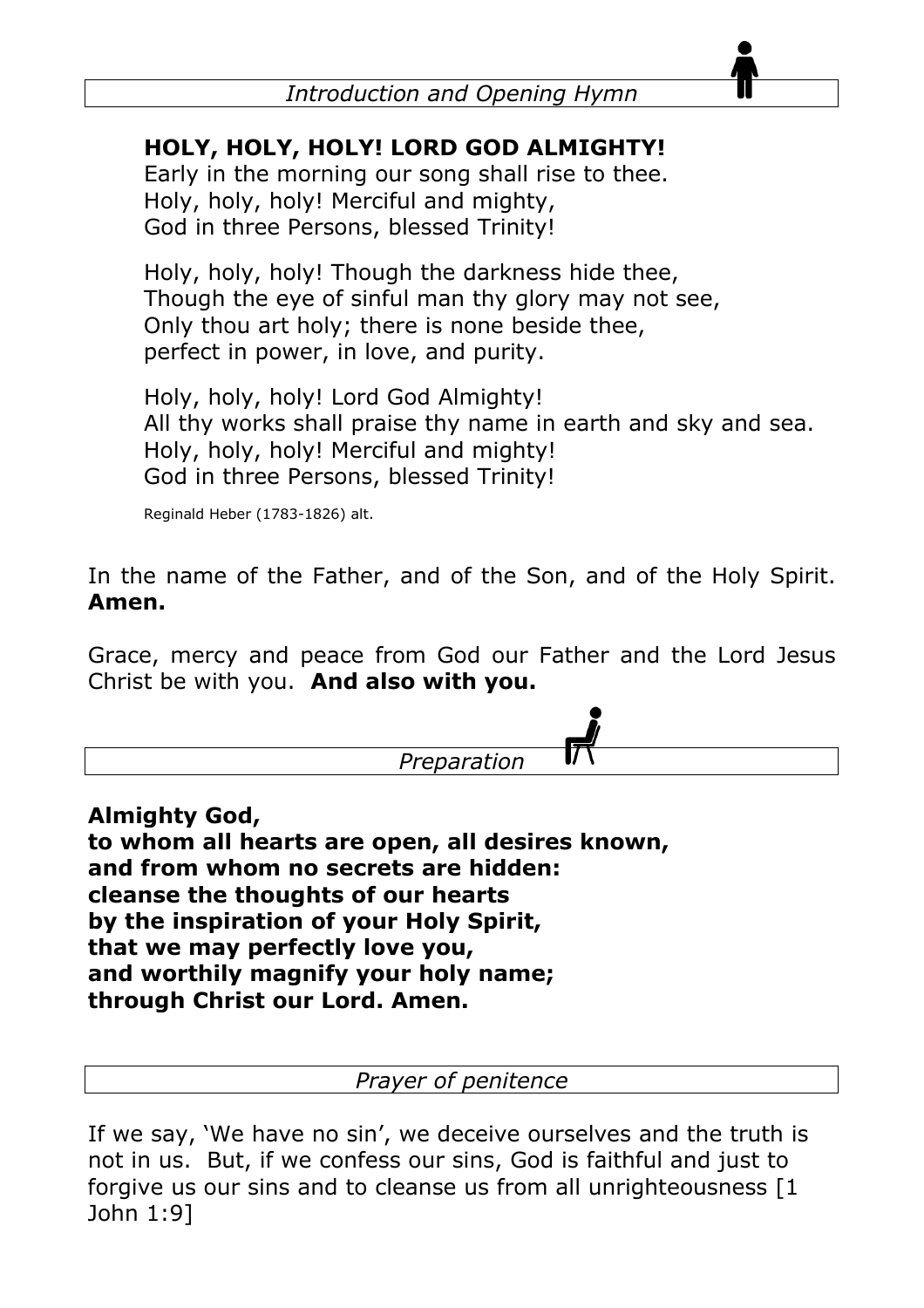**Most merciful God, Father of our Lord Jesus Christ, we confess that we have sinned in thought, word and deed. We have not loved you with our whole heart. We have not loved our neighbours as ourselves. In your mercy forgive what we have been, help us to amend what we are, and direct what we shall be; that we may do justly, love mercy and walk humbly with you, our God. Amen**

Almighty God,

who forgives all who truly repent, have mercy upon you, pardon and deliver you from all your sins, confirm and strengthen you in all goodness, and keep you in life eternal; through Jesus Christ our Lord.

#### **Amen.**

*'Gloria in Excelsis'*

**Glory to God in the highest, and on earth peace to people of good will. We praise you, we bless you, we adore you, we glorify you, we give you thanks for your great glory.**

**Lord God, heavenly King, O God, almighty Father. Lord Jesus Christ, Only Begotten Son, Lord God, Lamb of God, Son of the Father, you take away the sins of the world, have mercy on us; you take away the sins of the world, receive our prayer; you are seated at the right hand of the Father, have mercy on us.**

**For you alone are the Holy One, you alone are the Lord, you alone are the Most High, Jesus Christ, with the Holy Spirit, in the glory of God the Father. Amen.**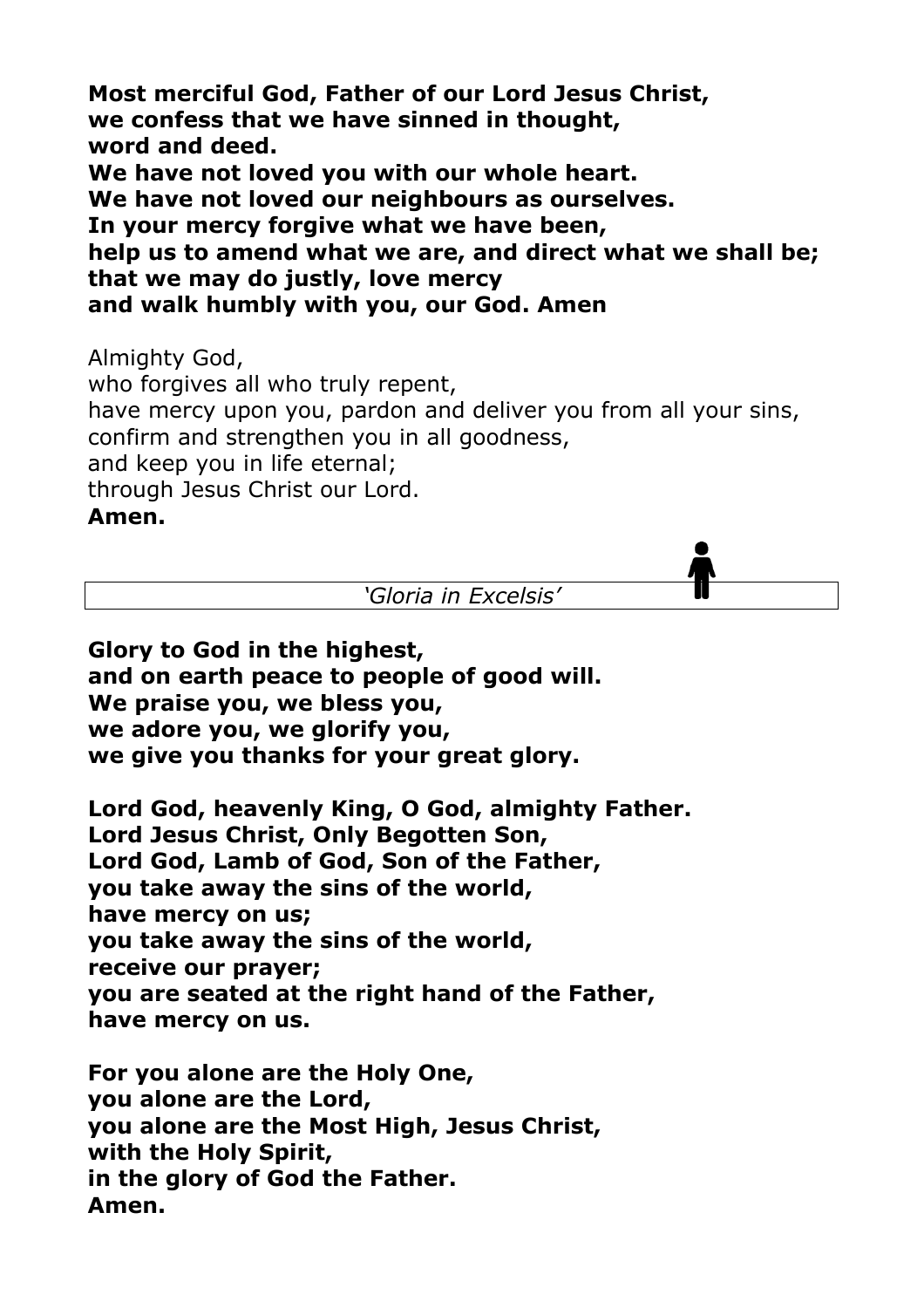**God of truth, help us to keep your law of love and to walk in ways of wisdom, that we may find true life in Jesus your Son. Amen.**

*Bible Readings*

#### **Psalm 42**

**<sup>1</sup>**As the deer pants for streams of water, so my soul pants for you, my God.

#### **2 My soul thirsts for God, for the living God. When can I go and meet with God?**

**<sup>3</sup>**My tears have been my food day and night, while people say to me all day long, "Where is your God?"

#### **4 These things I remember as I pour out my soul: how I used to go to the house of God under the protection of the Mighty One with shouts of joy and praise among the festive throng.**

**<sup>5</sup>**Why, my soul, are you downcast?

Why so disturbed within me?

Put your hope in God, for I will yet praise him, my Saviour and my God.

#### **6 My soul is downcast within me;**

#### **therefore I will remember you from the land of the Jordan, the heights of Hermon—from Mount Mizar.**

**<sup>7</sup>**Deep calls to deep in the roar of your waterfalls; all your waves and breakers have swept over me.

#### **8 By day the Lord directs his love, at night his song is with me— a prayer to the God of my life.**

**<sup>9</sup>**I say to God my Rock, "Why have you forgotten me? Why must I go about mourning, oppressed by the enemy?"

**<sup>10</sup> My bones suffer mortal agony as my foes taunt me, saying to me all day long, "Where is your God?"**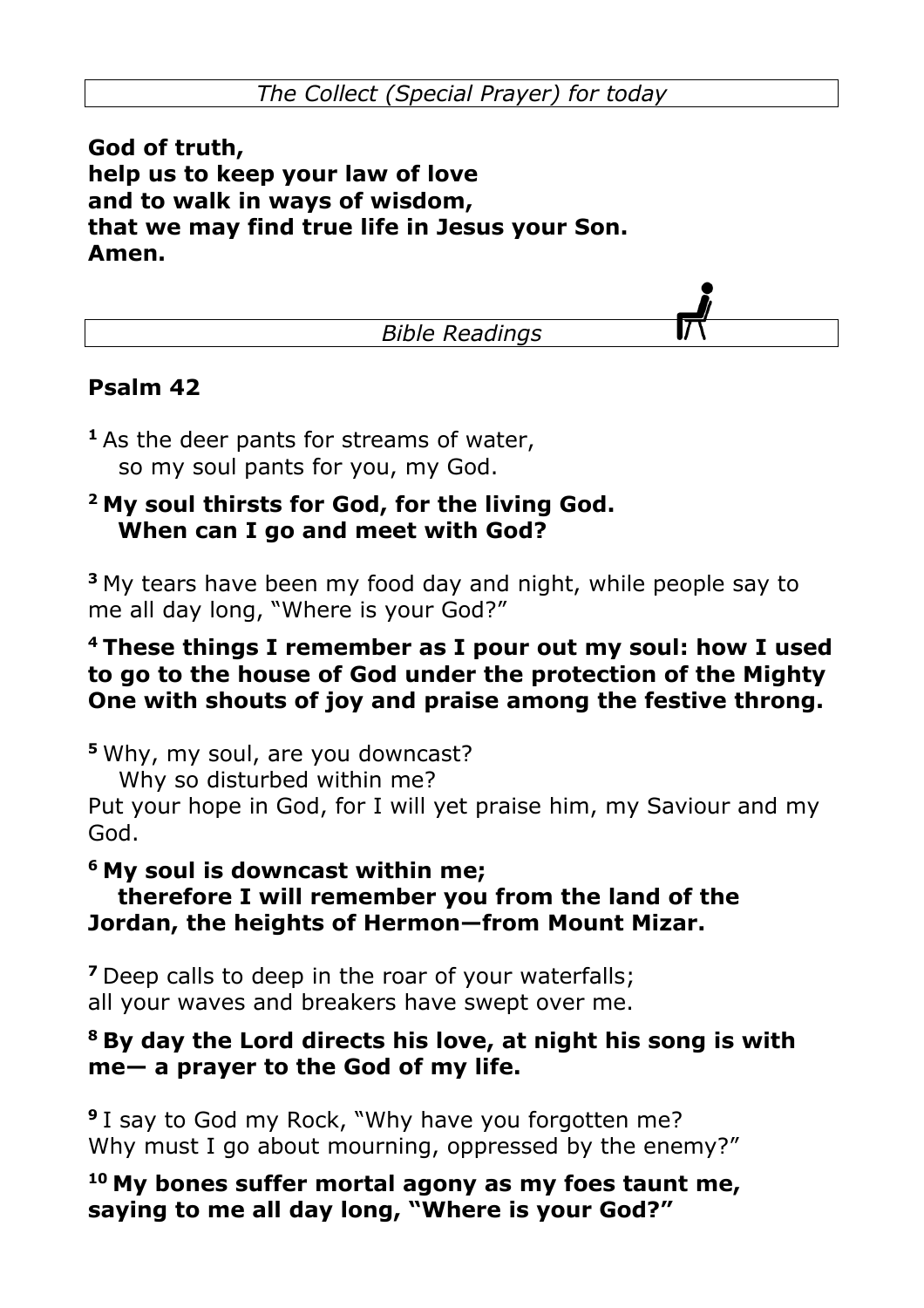**<sup>11</sup>** Why, my soul, are you downcast? Why so disturbed within me? Put your hope in God, for I will yet praise him,

my Saviour and my God.

#### **Glory to the Father, and to the Son, and to the Holy Spirit As it was in the beginning, is now and shall be for ever.**

#### *Old Testament Reading: 1 Kings 19:1-15*

#### *Elijah Flees to Horeb*

**19** Now Ahab told Jezebel everything Elijah had done and how he had killed all the prophets with the sword. **<sup>2</sup>**So Jezebel sent a messenger to Elijah to say, "May the gods deal with me, be it ever so severely, if by this time tomorrow I do not make your life like that of one of them."

<sup>3</sup> Elijah was afraid<sup>[\[a\]](https://www.biblegateway.com/passage/?search=1+Kings+19%3A1-15&version=NIV#fen-NIV-9391a)</sup> and ran for his life. When he came to Beersheba in Judah, he left his servant there, **<sup>4</sup>**while he himself went a day's journey into the wilderness. He came to a broom bush, sat down under it and prayed that he might die. "I have had enough, Lord," he said. "Take my life; I am no better than my ancestors." **<sup>5</sup>**Then he lay down under the bush and fell asleep.

All at once an angel touched him and said, "Get up and eat." **<sup>6</sup>**He looked around, and there by his head was some bread baked over hot coals, and a jar of water. He ate and drank and then lay down again.

**<sup>7</sup>**The angel of the Lord came back a second time and touched him and said, "Get up and eat, for the journey is too much for you." **<sup>8</sup>**So he got up and ate and drank. Strengthened by that food, he travelled forty days and forty nights until he reached Horeb, the mountain of God. **<sup>9</sup>**There he went into a cave and spent the night.

#### *The Lord Appears to Elijah*

And the word of the Lord came to him: "What are you doing here, Elijah?"

**<sup>10</sup>** He replied, "I have been very zealous for the Lord God Almighty. The Israelites have rejected your covenant, torn down your altars, and put your prophets to death with the sword. I am the only one left, and now they are trying to kill me too."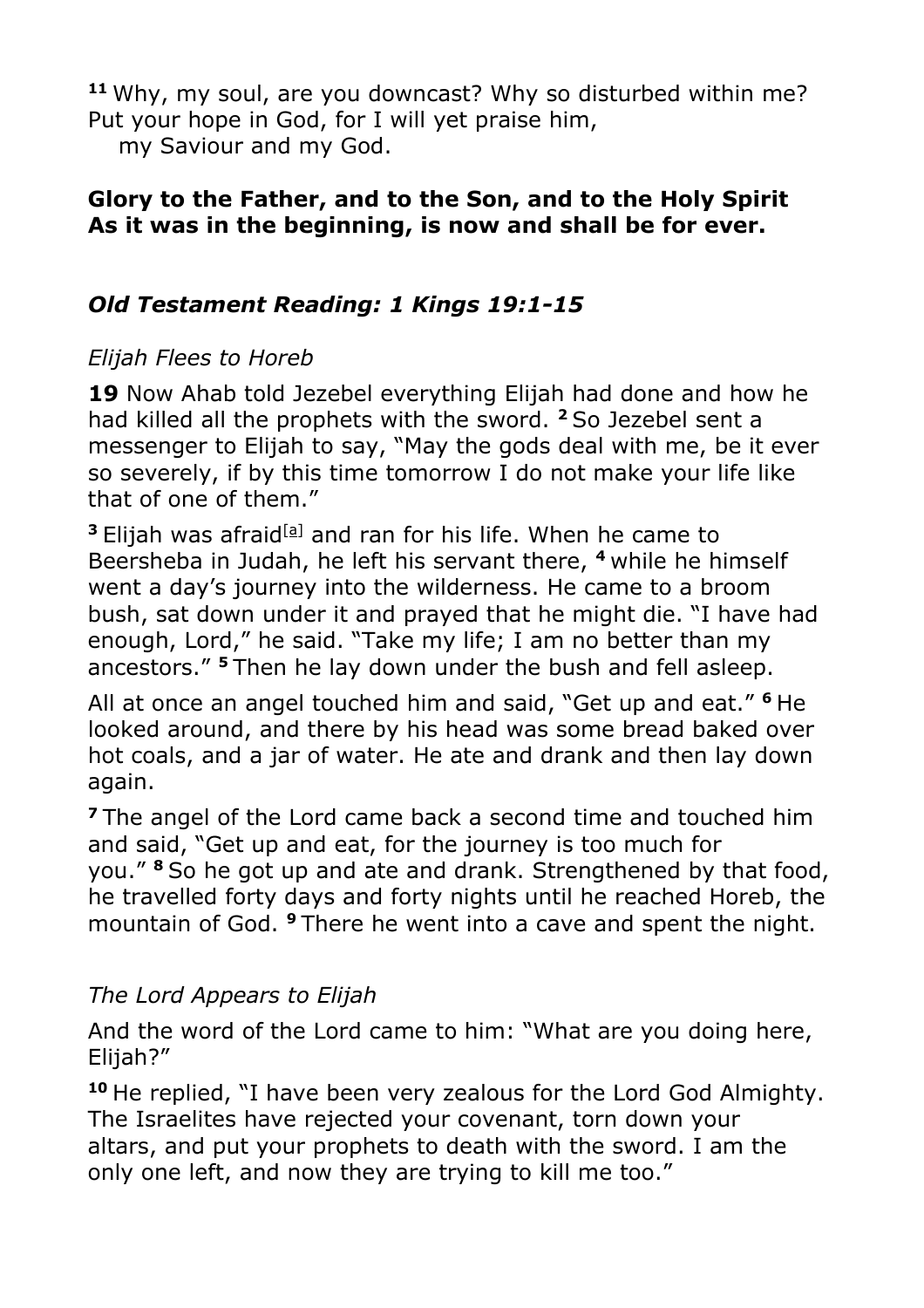**<sup>11</sup>** The Lord said, "Go out and stand on the mountain in the presence of the Lord, for the Lord is about to pass by."

Then a great and powerful wind tore the mountains apart and shattered the rocks before the Lord, but the Lord was not in the wind. After the wind there was an earthquake, but the Lord was not in the earthquake. **<sup>12</sup>** After the earthquake came a fire, but the Lord was not in the fire. And after the fire came a gentle whisper. **<sup>13</sup>** When Elijah heard it, he pulled his cloak over his face and went out and stood at the mouth of the cave.

Then a voice said to him, "What are you doing here, Elijah?"

**<sup>14</sup>** He replied, "I have been very zealous for the Lord God Almighty. The Israelites have rejected your covenant, torn down your altars, and put your prophets to death with the sword. I am the only one left, and now they are trying to kill me too."

**<sup>15</sup>** The Lord said to him, "Go back the way you came, and go to the Desert of Damascus. When you get there, anoint Hazael king over Aram.

This is the word of the Lord. **Thanks be to God.**

### *Gospel Reading: Luke 8:26-39*



Hear the gospel of our Lord Jesus Christ according to Luke. **Glory to you, O Lord.**

#### *Jesus Restores a Demon-Possessed Man*

**<sup>26</sup>** They sailed to the region of the Gerasenes, which is across the lake from Galilee. **<sup>27</sup>** When Jesus stepped ashore, he was met by a demon-possessed man from the town. For a long time this man had not worn clothes or lived in a house, but had lived in the tombs. **<sup>28</sup>** When he saw Jesus, he cried out and fell at his feet, shouting at the top of his voice, "What do you want with me, Jesus, Son of the Most High God? I beg you, don't torture me!" **<sup>29</sup>** For Jesus had commanded the impure spirit to come out of the man. Many times it had seized him, and though he was chained hand and foot and kept under guard, he had broken his chains and had been driven by the demon into solitary places.

**<sup>30</sup>** Jesus asked him, "What is your name?"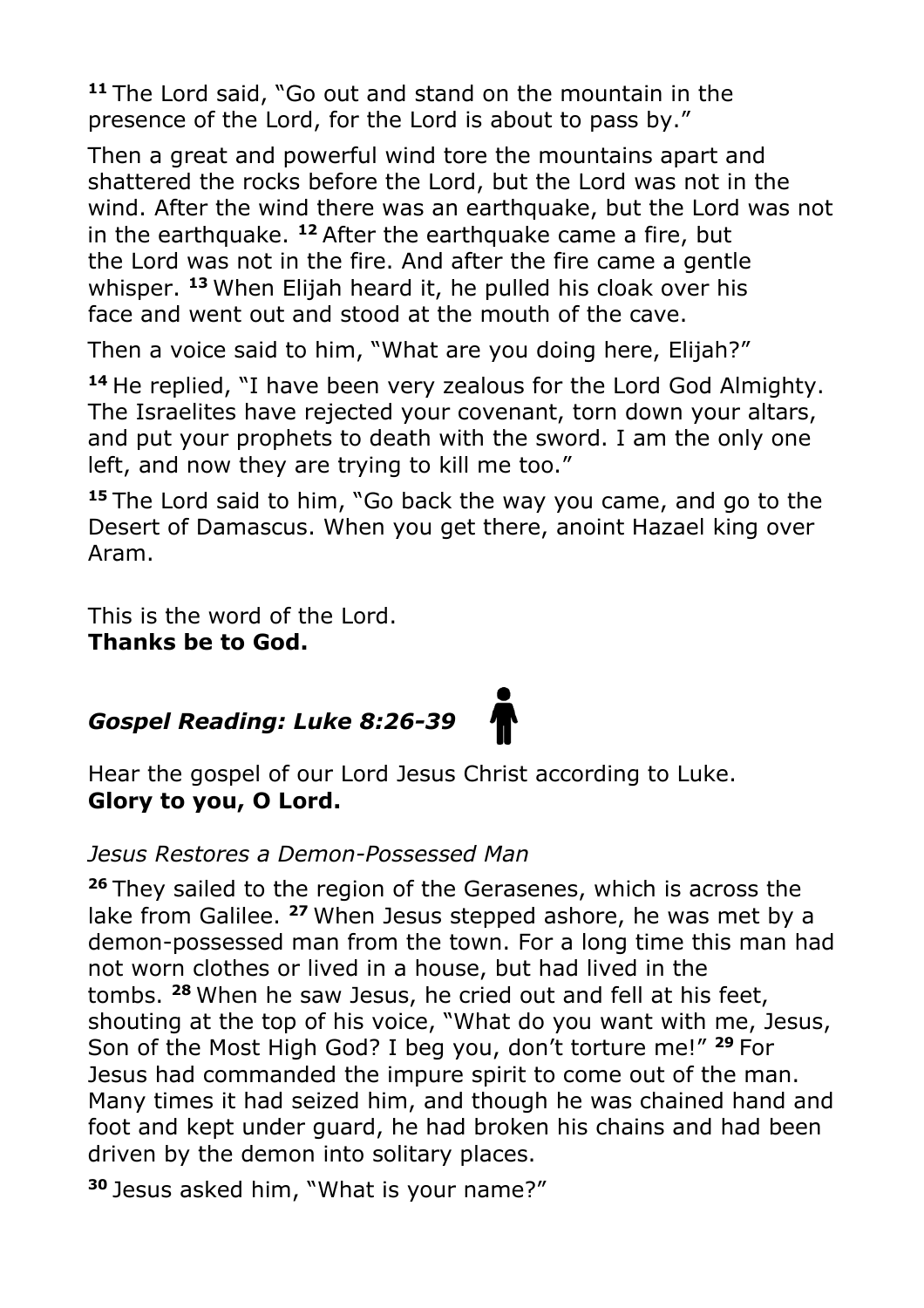"Legion," he replied, because many demons had gone into him. **<sup>31</sup>** And they begged Jesus repeatedly not to order them to go into the Abyss.

**<sup>32</sup>** A large herd of pigs was feeding there on the hillside. The demons begged Jesus to let them go into the pigs, and he gave them permission. **<sup>33</sup>** When the demons came out of the man, they went into the pigs, and the herd rushed down the steep bank into the lake and was drowned.

**<sup>34</sup>** When those tending the pigs saw what had happened, they ran off and reported this in the town and countryside, **<sup>35</sup>** and the people went out to see what had happened. When they came to Jesus, they found the man from whom the demons had gone out, sitting at Jesus' feet, dressed and in his right mind; and they were afraid. **<sup>36</sup>** Those who had seen it told the people how the demonpossessed man had been cured. **<sup>37</sup>** Then all the people of the region of the Gerasenes asked Jesus to leave them, because they were overcome with fear. So he got into the boat and left.

**<sup>38</sup>** The man from whom the demons had gone out begged to go with him, but Jesus sent him away, saying, **<sup>39</sup>** "Return home and tell how much God has done for you." So the man went away and told all over town how much Jesus had done for him.

This is the Gospel of the Lord. **Praise to you, O Christ.**

*The Sermon by Revd Jeremy Groombridge*



*Anthem:* 

*'The Lord bless you and keep you' by John Rutter*

*The Lord bless you and keep you; the Lord make his face to shine upon you and be gracious unto you. The Lord lift up the light of his countenance upon you, and give you peace. Amen*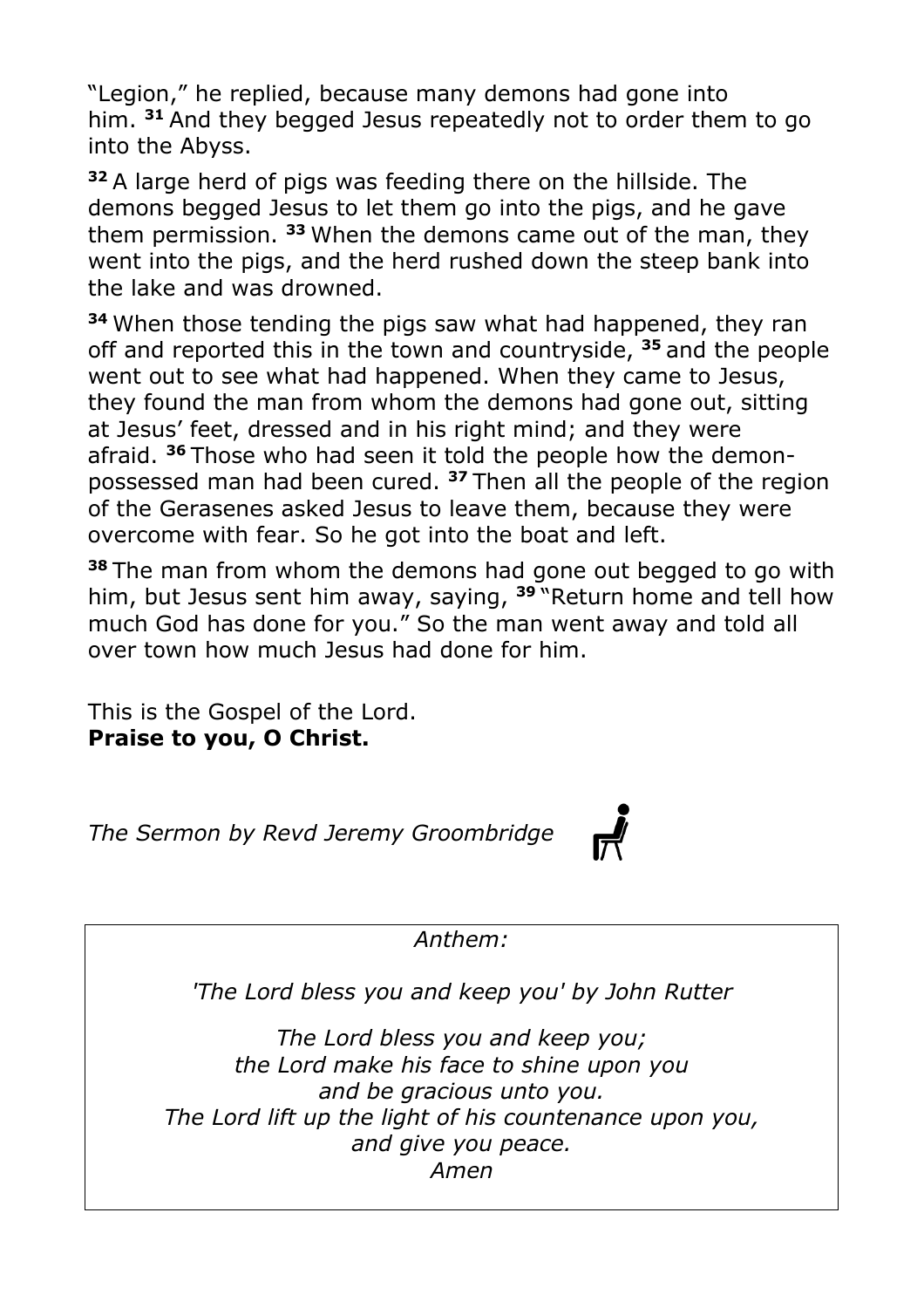Do you believe and trust in God the Father, who made all things? **We believe and trust in him.**

Do you believe and trust in His Son Jesus Christ, who redeemed the world?

#### **We believe and trust in him.**

Do you believe and trust in his Holy Spirit, who gives life to the people of God?

#### **We believe and trust in him.**

This is the faith of the Church. **This is our faith. We believe and trust in one God, Father, Son and Holy Spirit. Amen**

*The Prayers of Intercession*

Make your ways known upon earth, Lord God, **your saving power among all peoples.**

Renew your Church in holiness **and help us to serve you with joy.**

Guide the leaders of all nations, **that justice may prevail throughout the world.**

Let not the needy be forgotten, **nor the hope of the poor be taken away.**

Make us instruments of your peace **and let your glory be over all the earth. Amen**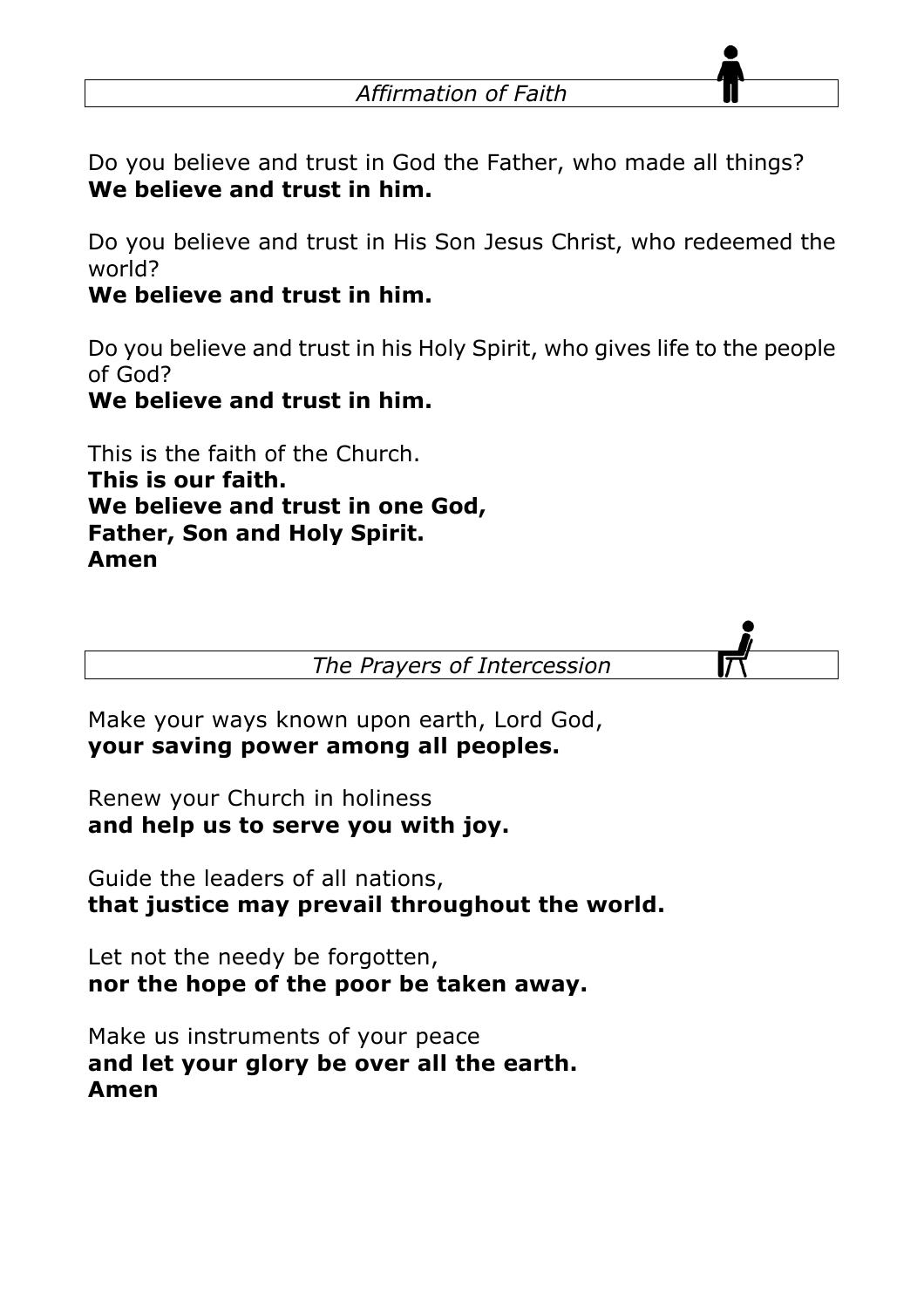#### *The Liturgy of the Sacrament*



*The priest greets the people in peace*

We are the body of Christ. In the one Spirit we were all baptised into one body. Let us then pursue all that makes for peace and builds up our common life.

The peace of the Lord be always with you **and also with you**

#### *HYMN*

#### **DEAR LORD AND FATHER OF MANKIND,**

forgive our foolish ways; Reclothe us in our rightful mind, in purer lives thy service find, in deeper reverence, praise, in deeper reverence, praise.

In simple trust like theirs who heard, beside the Syrian sea, the gracious calling of the Lord, let us, like them, without a word, rise up and follow thee, rise up and follow thee.

O sabbath rest by Galilee, O calm of hills above, where Jesus knelt to share with thee the silence of eternity, interpreted by love! interpreted by love!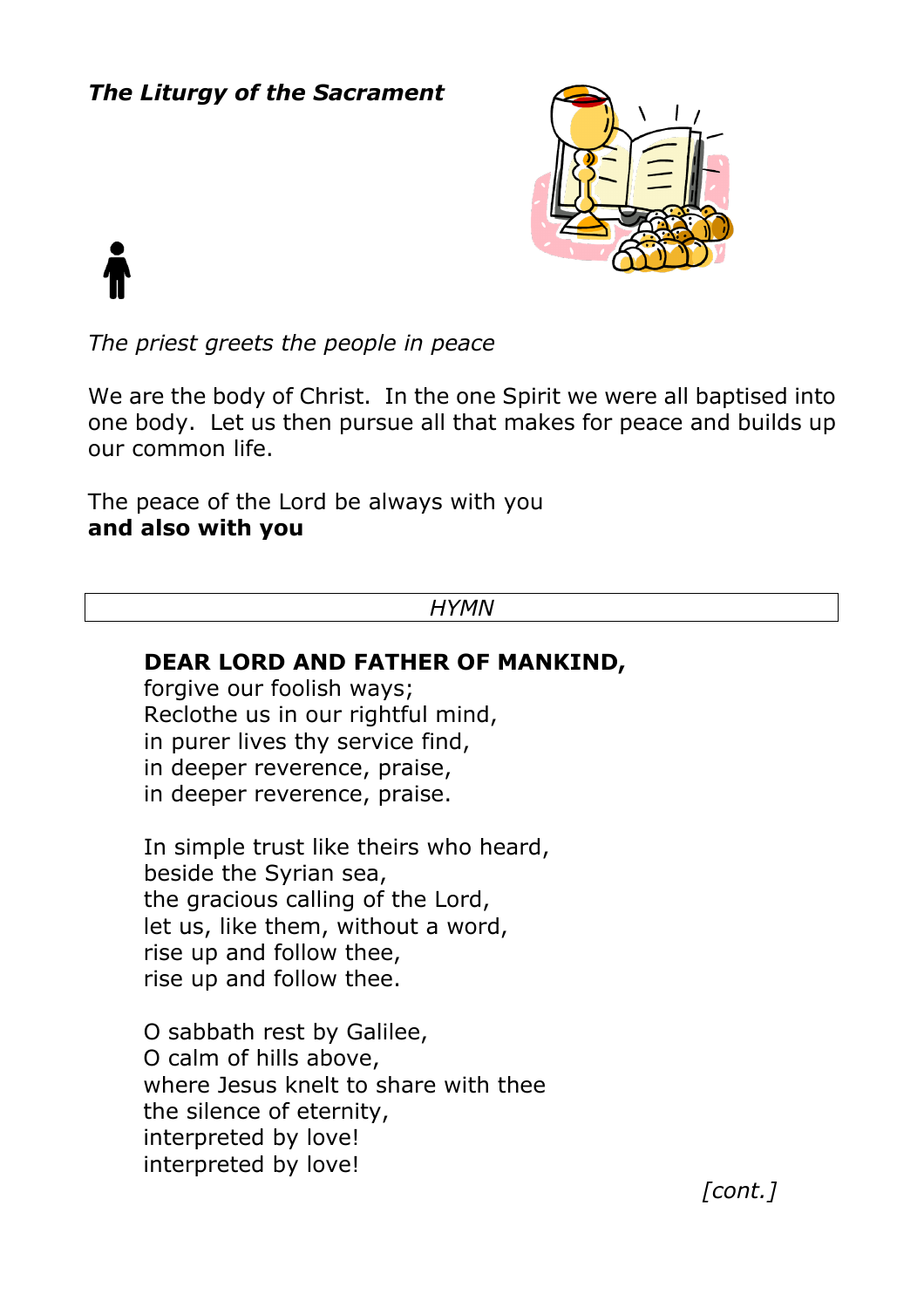Drop thy still dews of quietness, till all our strivings cease; take from our souls the strain and stress, and let our ordered lives confess the beauty of thy peace, the beauty of thy peace.

Breathe through the heats of our desire thy coolness and thy balm; let sense be dumb, let flesh retire; speak through the earthquake, wind, and fire, O still small voice of calm, O still small voice of calm.

John Greenleaf Whittier (1807-1892)

*The table is prepared with bread and wine.*

Holy God, holy and strong, holy and immortal, give us the bread of everlasting life and make us branches of the true vine. **Amen**

The Lord is here **His Spirit is with us.**

Lift up your hearts. **We lift them to the Lord.**

Let us give thanks to the Lord our God. **It is right to give thanks and praise.**

It is indeed right, our duty and our joy, always and everywhere to give you thanks, holy Father, almighty and eternal God. For with your only-begotten Son and the Holy Spirit you are one God, one Lord, All that you reveal of your glory, the same we believe of the Son and of the Holy Spirit, without any difference or inequality.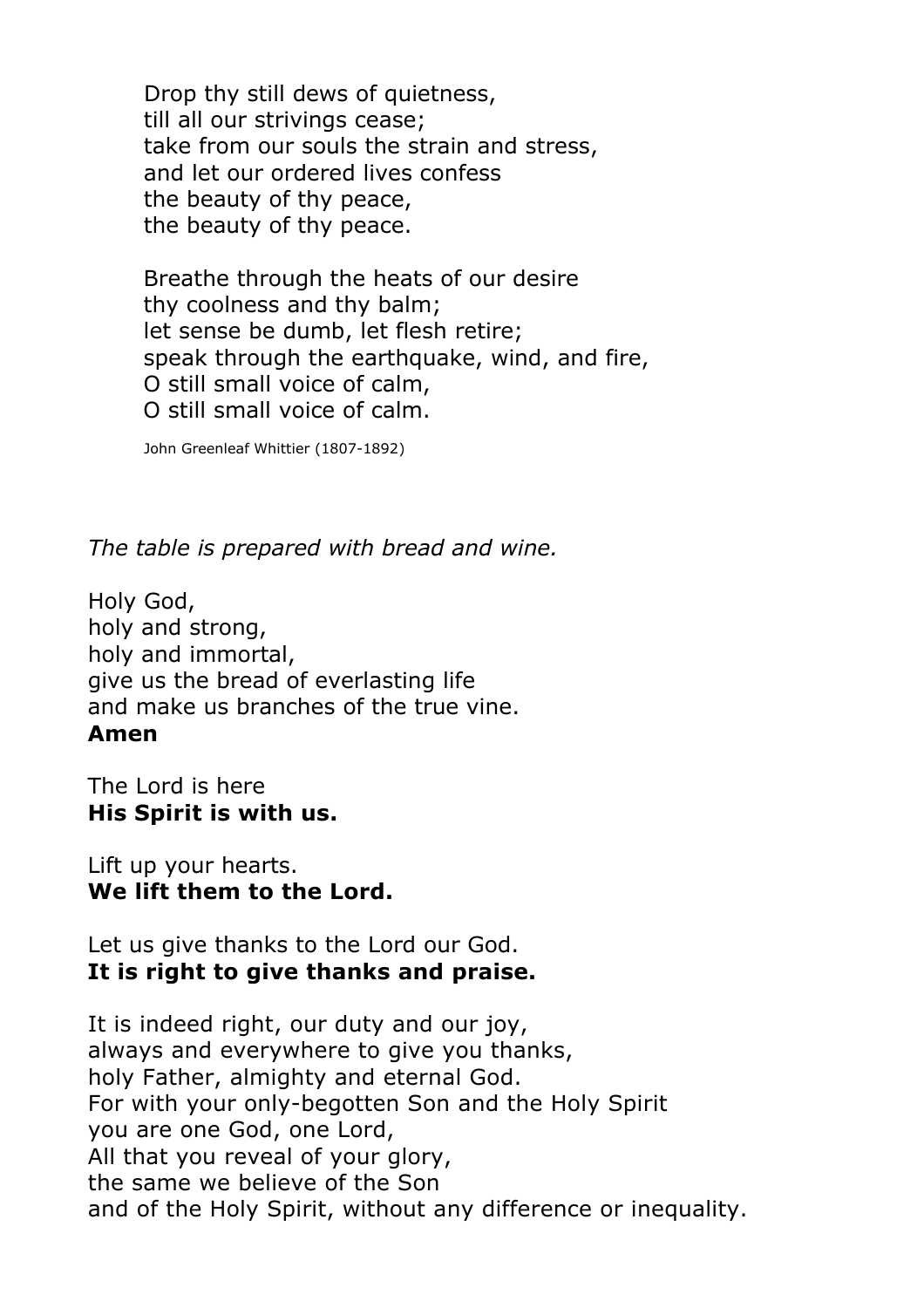We, your holy Church, acclaim you, Father of majesty unbounded, your true and only Son worthy of all worship, and the Holy Spirit advocate and guide. Three Persons we adore, one in being and equal in majesty. And so with angels and archangels, with cherubim and seraphim, we join with saints and angels for every praising you and singing:

**Holy, holy, holy Lord, God of power and might, heaven and earth are full of your glory. Hosanna in the highest. Blessed is he who comes in the name of the Lord. Hosanna in the highest.**

Lord, you are holy indeed, the source of all holiness; grant that by the power of your Holy Spirit, and according to your holy will, these gifts of bread and wine may be to us the body and blood of our Lord Jesus Christ;

who, in the same night that he was betrayed, took bread and gave you thanks; he broke it and gave it to his disciples, saying: Take, eat; this is my body which is given for you; do this in remembrance of me.

In the same way, after supper he took the cup and gave you thanks; he gave it to them, saying: Drink this, all of you; this is my blood of the new covenant, which is shed for you and for many for the forgiveness of sins. Do this, as often as you drink it, in remembrance of me.

Praise to you, Lord Jesus:

**Dying you destroyed our death, rising you restored our life: Lord Jesus, come in glory.**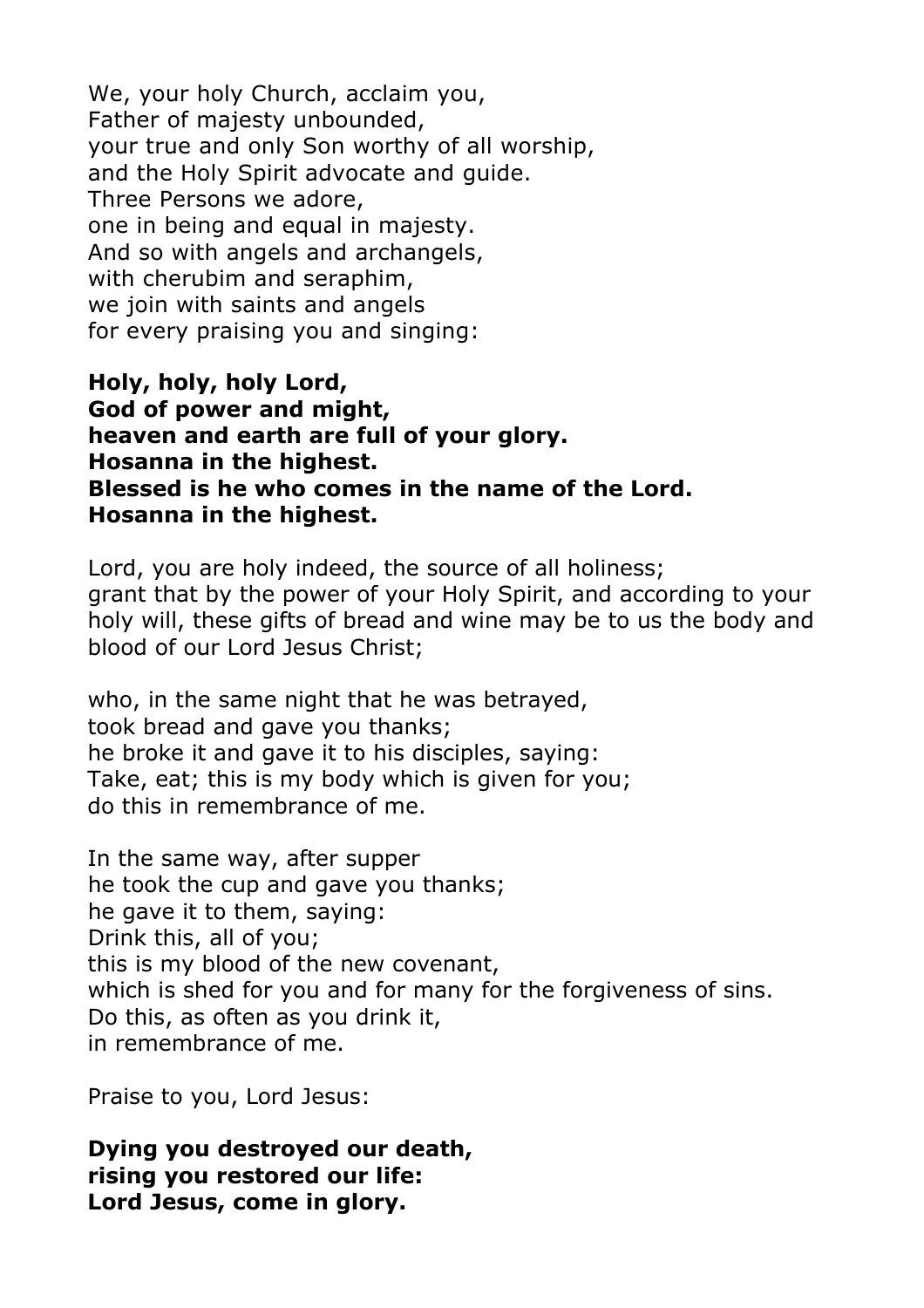And so, Father, calling to mind his death on the cross, his perfect sacrifice made once for the sins of the whole world; rejoicing in his mighty resurrection and glorious ascension, and looking for his coming in glory, we celebrate this memorial of our redemption. As we offer you this our sacrifice of praise and thanksgiving, we bring before you this bread and this cup and we thank you for counting us worthy to stand in your presence and serve you.

Send the Holy Spirit on your people

and gather into one in your kingdom

all who share this one bread and one cup,

so that we, in the company of our Lord Jesus Christ and all the saints,

may praise and glorify you for ever, through Jesus Christ our Lord; by whom, and with whom, and in whom, in the unity of the Holy Spirit, all honour and glory be yours, almighty Father, for ever and ever. **Amen.**

*Let us pray*



As our Saviour taught us, so we pray **Our Father in heaven, hallowed be your name, your kingdom come, your will be done, on earth as in heaven. Give us today our daily bread. Forgive us our sins, as we forgive those who sin against us. Lead us not into temptation but deliver us from evil. For the kingdom, the power, and the glory are yours, now and for ever. Amen.**

*The priest breaks the consecrated bread*

We break this bread to share in the body of Christ.

**Though we are many, we are one body, because we all share in one bread.**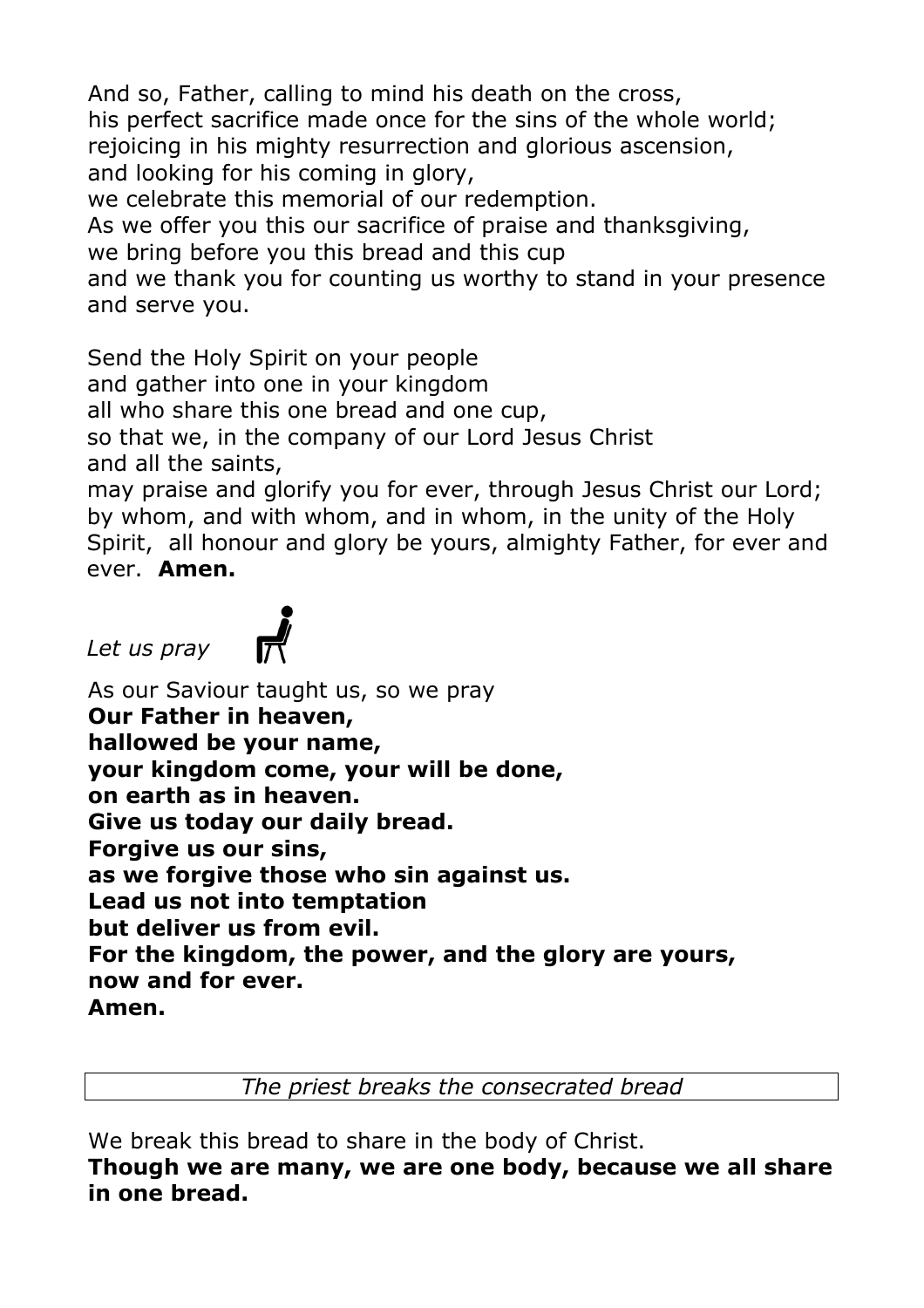**Lamb of God, you take away the sin of the world, Have mercy on us. Lamb of God, you take away the sin of the world, Have mercy on us. Lamb of God, you take away the sin of the world, Grant us peace.**

*The Holy Communion is distributed.*

*Everyone is invited. All who receive Holy Communion in their own churches are welcome. The stewards will guide you.* 

*If you would prefer to partake in just one form - a wafer - please indicate by saying* "*one" to the Priest. When receiving communion, it is customary to say* '*Amen* '*as you receive the elements.* 

*If you do not wish to receive Communion bow your head for a prayer of blessing.* 

*Time of Quiet*

#### *Prayer after Communion*

**Eternal Father,**

**we thank you for nourishing us with these heavenly gifts: may our communion strengthen us in faith, build us up in hope, and make us grow in love, for the sake of Jesus Christ our Lord. Amen**

*Notices and Announcements* 

*Prayer of God's Blessing*

God the Holy Trinity make you strong in faith and love, defend you on every side and guide you in truth and peace; and the blessing of God almighty, the Father, the Son, and the Holy Spirit, be among you and remain with you always. **Amen.**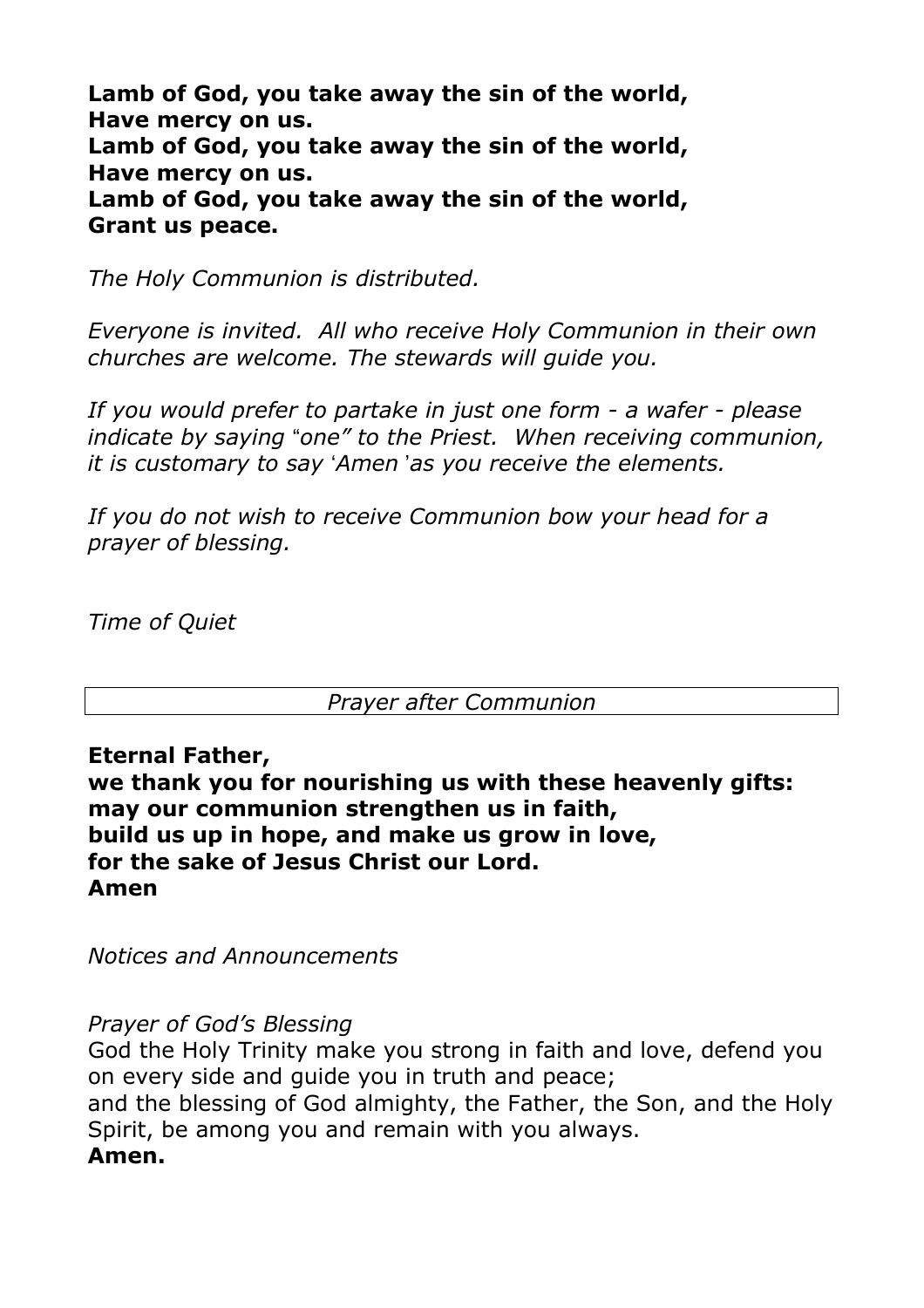#### **IMMORTAL INVISIBLE, GOD ONLY WISE**

in light inaccessible hid from our eyes, most blessed, most glorious, the Ancient of Days, almighty, victorious, thy great name we praise.

Unresting, unhasting, and silent as light, nor wanting, nor wasting, thou rulest in might; thy justice like mountains high soaring above thy clouds which are fountains of goodness and love.

To all, life thou givest, to both great and small; in all life thou livest, the true life of all; we blossom and flourish as leaves on the tree, and wither and perish, but naught changeth thee.

Great Father of glory, pure Father of light, thine angels adore thee, all veiling their sight; all laud we would render: O help us to see 'tis only the splendour of light hideth thee.

Walter Chalmers Smith (1824-1908), Based on 1 Timothy 1:17

Go in peace to love and serve the Lord. **In the name of Christ. Amen.**

Voluntary: March - G F Handel

---------------------------------------------------------------------------

Common Worship: Services and Prayers for the Church of England, material from which is included in this service, is copyright © The Archbishops' Council 2000. Eucharistic Rite fromTimes & Seasons *© 2007, The Archbishops' Council.*

Songs and hymns are reproduced here by permission under CCL no 4850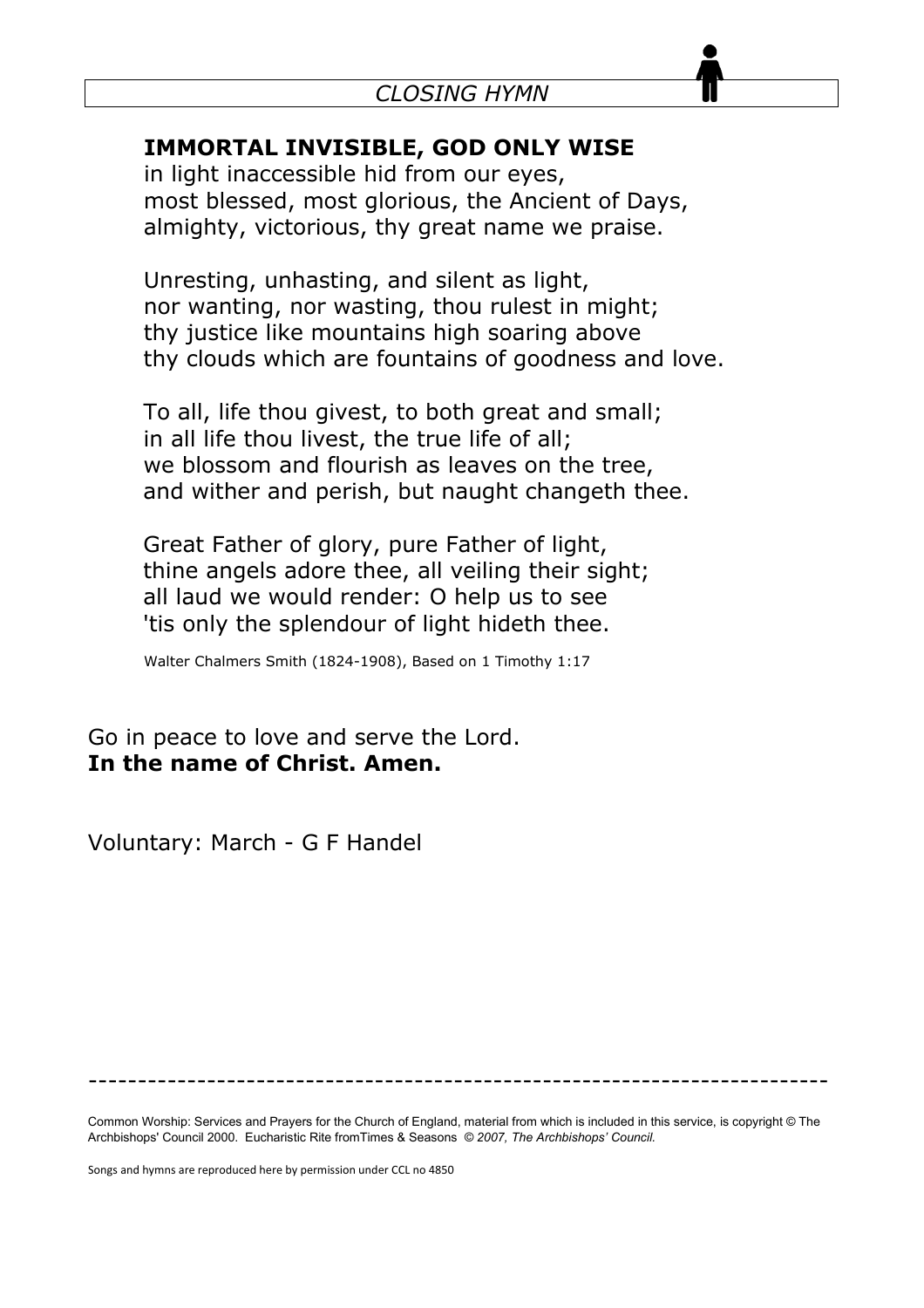# **NOTICES for SUNDAY 19th June**



### **Sun 26 June – Family Worship, Baptism + Communion**

**9.30am** Trinity 2, *Theme: Follow Me (Excuses)* **3.30pm – 5pm** Messy Church in the Church for children & their parents/carers.



### **Sun 3 July – Parish Eucharist**

**9.30am** Trinity 3 *Theme: Naaman*

### **Tues 21 June - Memorial service for Ann Longman**

at St Mary's Church, South Croydon at 2.30pm. All welcome to attend.

### **Tues 21 June - Men's Group Tuesday Tipple!**

If you fancy a steak, a beer and some good company, we are meeting at The Sir Julian Huxley in Selsdon on Tuesday 21 June at 7pm. We are continuing our monthly Men's Group evenings out with this event and will rotate with the curry nights held on Thursdays. No need to let me know if you would like to attend, just come along. As ever, all are welcome.

*David Chillman T: 020 8657 7397 M: 07870 978844*

### **FREE TRAINING**

Croydon Council is offering to people living and working in Croydon the **MENTAL HEALTH FIRST AID Course** (adult and youth). The course lasts 4 half days and can be done in-person or on-line. Further information and dates available may be found on Eventbrite: https://www.eventbrite.com/e/croydon-community-mentalhealth-first-aid-training-tickets-347069643647

A second free course, **TRAUMA INFORMED TRAINING**, is also being offered by Croydon Council. This course lasts 3 half days and is offered on-line. Further information and dates available may be found on https://www.j3msconsulting.co.uk/trauma-informed-croydon-training

If you would like more to know more about either of these courses, please contact *Elaine Leck (email: elaine.leck@hotmail.com).*